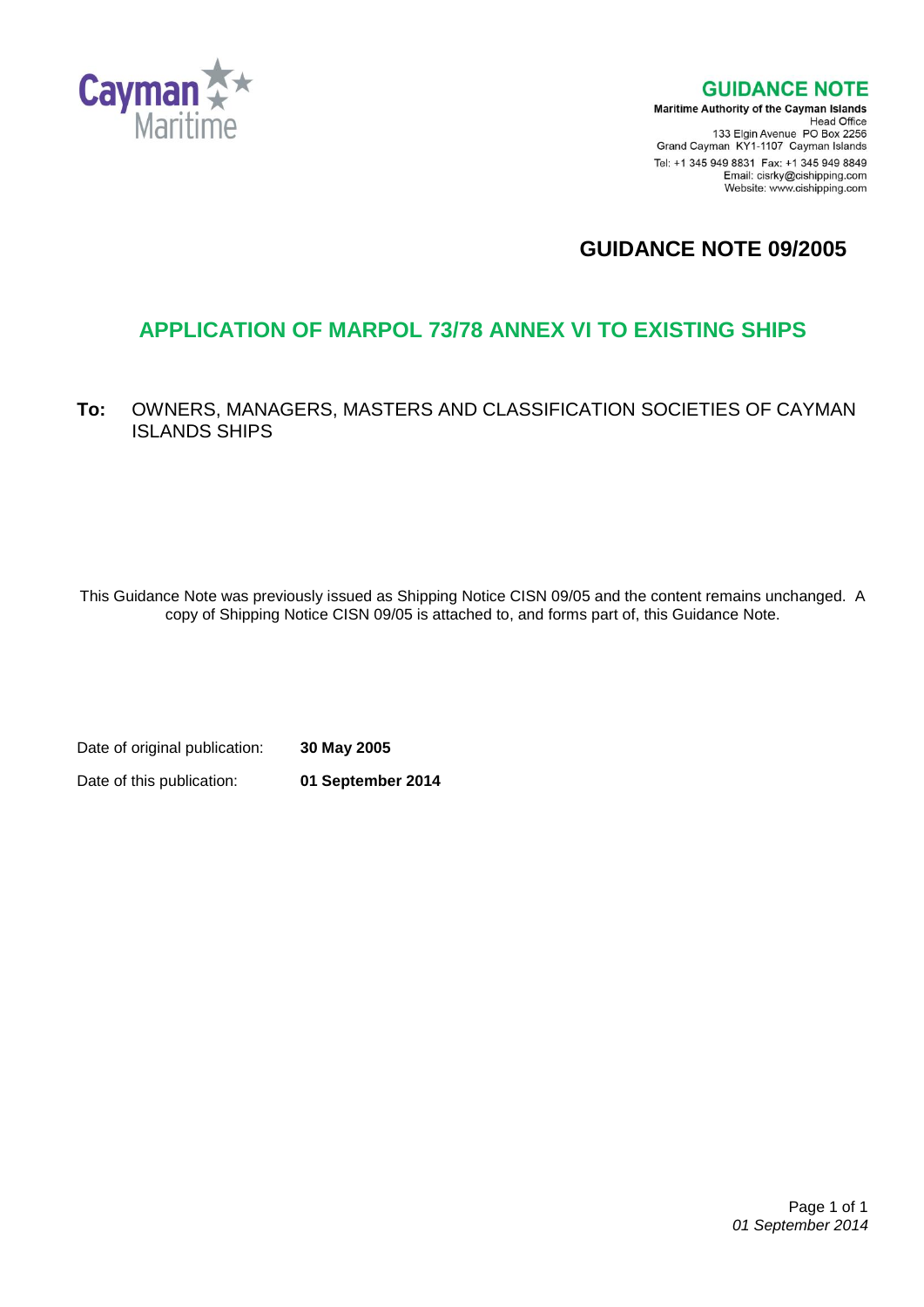## **CAYMAN ISLANDS SHIPPING REGISTRY**

*3 rd Floor, Kirk House, 22 Albert Panton Street Fax: (1 345) 949 8849 P.O. Box 2256, George Town* Tel: (1 345) 949 8831 *Grand Cayman,*  $E$ -mail: cisr@candw.ky



*Cayman Islands. Web site:* www.caymarad.org

## **Shipping Notice CISN 09/05**

#### **Application of MARPOL 73/78 Annex VI to Existing Ships**

*To: OWNERS, MANAGERS, MASTERS AND CLASSIFICATION SOCIETIES of CAYMAN ISLANDS SHIPS*

#### **1. Background**

- 1.1. MARPOL 73/78 Annex VI entered into force on 19 May 2005. In a similar manner to Annex I, this Annex applies to all ships<sup>1</sup> except where expressly provided otherwise in the individual regulations.
- 1.2. MARPOL Annex IV contains **Regulations for the Prevention of Air Pollution from Ships**.
- 1.3. This Shipping Notice is intended to bring to the attention of interested parties an overview of the requirements of these regulations and their applicability to ships already in service on 19 May 2005.
- 1.4. Detailed information on compliance, survey and certification requirements can be obtained by referencing the full text of this Annex (which can be found in the 2002 Consolidated Edition of the MARPOL Convention) or from the ship's Classification Society.
- 1.5. Please refer to Shipping Notice 03/05 for the applicability of all Annexes to the MARPOL Convention to Cayman Islands ships.

#### 2. **The Regulations: Chapter I - General**

#### 2.1. **Reg 1: Application**

2.1.1. The Annex shall apply to all ships except where expressly provided otherwise in regulations 3, 5, 6, 13, 15, 18 and 19 of the Annex.

#### 2.2. **Reg 2: Definitions**

2.2.1. Provides definitions of terms which are solely applicable to this Annex.

<sup>&</sup>lt;sup>1</sup> Article 2 (4) of the 1973 MARPOL Convention defines a ship as "a vessel of any type whatsoever operating in the marine *environment and includes hydrofoil boats, air-cushion vehicles, submersibles, floating craft and fixed or floating platforms"*.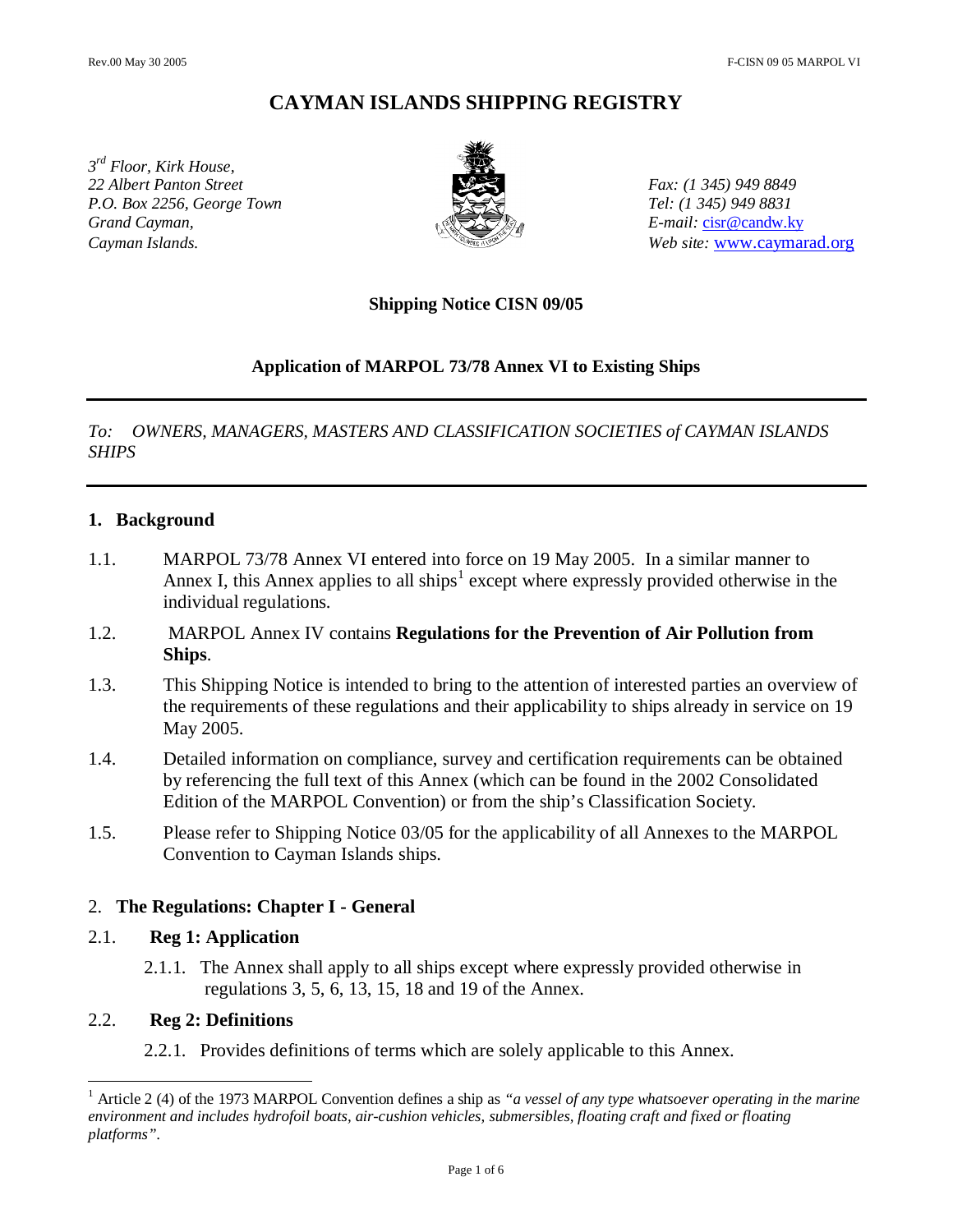#### 2.3. **Reg 3: General exceptions**

2.3.1. The regulations in this Annex do not apply to any emission necessary to secure safety or to save life at sea or to emissions resulting from accidental damage to the ship or its equipment.

## 2.4. **Reg 4: Equivalents**

2.4.1. Administrations may accept alternative arrangements to those required by the regulations, provided such arrangements are at least as effective as those required by Annex VI.

## 3. **The Regulations: Chapter II – Survey, certification and means of control**

#### 3.1. **Reg 5: Survey and inspection**

- 3.1.1. **Applies to:** All ships over 400 GT
- 3.1.2. **Requirements:** Ships to which this regulation applies are subject to initial, periodical and renewal surveys to verify compliance with the applicable requirements of this Annex.
- 3.1.3. **Note:** Although ships below 400GT do not require surveys in accordance with regulation 5, these ships must still comply with all applicable requirements of this Annex.

#### 3.2. **Reg 6: Issue of International Air Pollution Prevention Certificate (IAPP)**

- 3.2.1. **Applies to:** All ships to which regulation 5 applies.
- 3.2.2. **Requirements:** All ships constructed before 19 May 2005 must be issued with an IAPP certificate not later that the first scheduled drydocking after 19 May 2005 and in no case later than 18 May 2008.
- 3.2.3. **Note:** All ships must comply with the applicable requirements of this Annex no later than 19 May 2005, regardless of any date by which an IAPP certificate must be held by the ship.

#### 3.3. **Reg 7: Issue of a Certificate by another Government**

3.3.1. At the request of the ship's Administration, another Government may issue the IAPP certificate required by regulation 6 to that ship.

#### 3.4. **Reg 8: Form of Certificate**

3.4.1. This regulation specifies the information to be contained on an IAPP certificate.

#### 3.5. **Reg 9: Duration and validity of Certificate**

3.5.1. IAPP certificates are normally valid for 5 years and their validity is subject to the surveys specified in regulation 5.

#### 3.6. **Reg 10: Port State control on operational requirements**

3.6.1. All ships are subject to Port State control to verify that the requirements of this Annex are being complied with in accordance with Article 5 of the MARPOL Convention.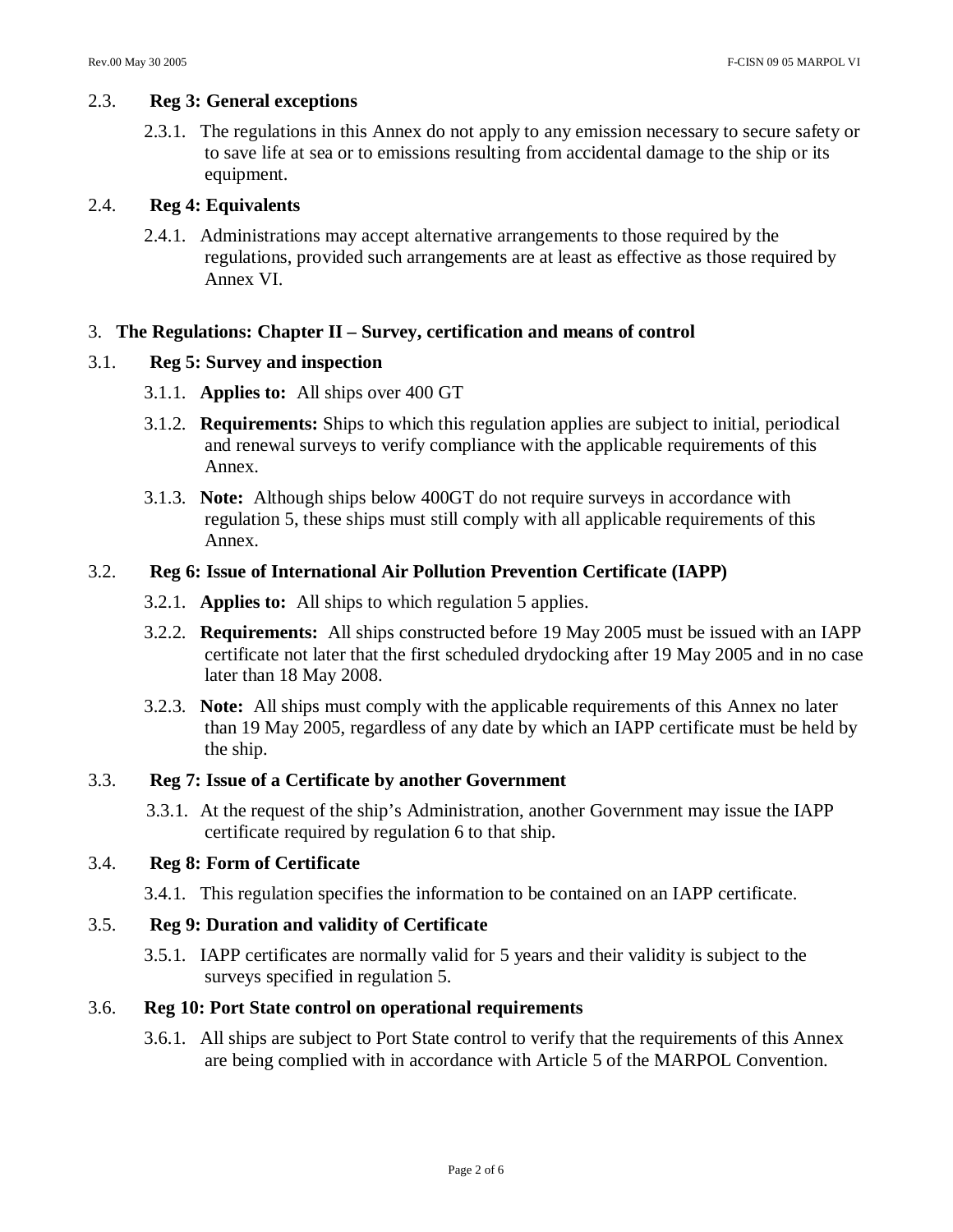## 3.7. **Reg 11: Detection of violations and enforcement**

3.7.1. Ships in port are subject to inspections to determine whether the ship has emitted any substance in violation of the provisions of this Annex.

## **4. The Regulations: Chapter III – Requirements for control of emissions from ships**

## **4.1. Reg 12: Ozone-depleting substances**

**4.1.1. Applies to:** All ships

## **4.1.2. Requirements:**

- Deliberate emission of ozone-depleting substances (including emissions during maintenance, repair and removal of equipment) is prohibited.
- New installations which contain ozone-depleting substances are prohibited from being fitted to ships. Installations containing hydrochloroflurocarbons (HCFCs) are permitted to be fitted on ships until 01 January 2020.
- Ozone-depleting substances and equipment containing such substances must be delivered to appropriate reception facilities when removed from ships
- **4.1.3.** Note: The term "ozone-depleting substance" is defined in regulation 2 of this Annex.

## **4.2. Reg 13: Nitrogen oxides (NOx)**

- **4.2.1. Applies to:** Engines of over 130 kW which were fitted to ships, or which underwent a major conversion, on or after 01 January 2000. Does not apply to lifeboat engines, fire pump engines, emergency generators, etc (See regulation 3).
- **4.2.2. Requirements:**  $NO_x$  emissions are to be within specified limits and engines are to comply with the  $NO<sub>x</sub>$  Technical Code.
- **4.2.3. Note:** The term "major conversion" is defined in regulation 13 (2) of this Annex.

## **4.3. Reg 14: Sulphur oxides (SOx)**

- **4.3.1. Applies to:** All ships
- **4.3.2. General requirements:** The sulphur content of any fuel used onboard any ship must not be more than 4.5% m/m.

## **4.3.3. Requirements within SOx emission control areas:**

- The sulphur content of any fuel used onboard any ship in a  $SO_x$  emission control area must not be more than 1.5% m/m, unless an approved exhaust gas cleaning system is in use.
- If a ship elects to carry "low" and "high" sulphur fuels for use within  $SO_x$  emission control areas and elsewhere, fuel management procedures must be addressed.
- **4.3.4.** Note: At present the Baltic Sea area is defined as a  $SO<sub>x</sub>$  emission control area. Other  $SO<sub>x</sub>$  emission control areas will be defined.

## **4.4. Reg 15: Volatile organic compounds (VOCs)**

**4.4.1. Applies to:** All tankers operating in ports and terminals where VOC emissions are regulated.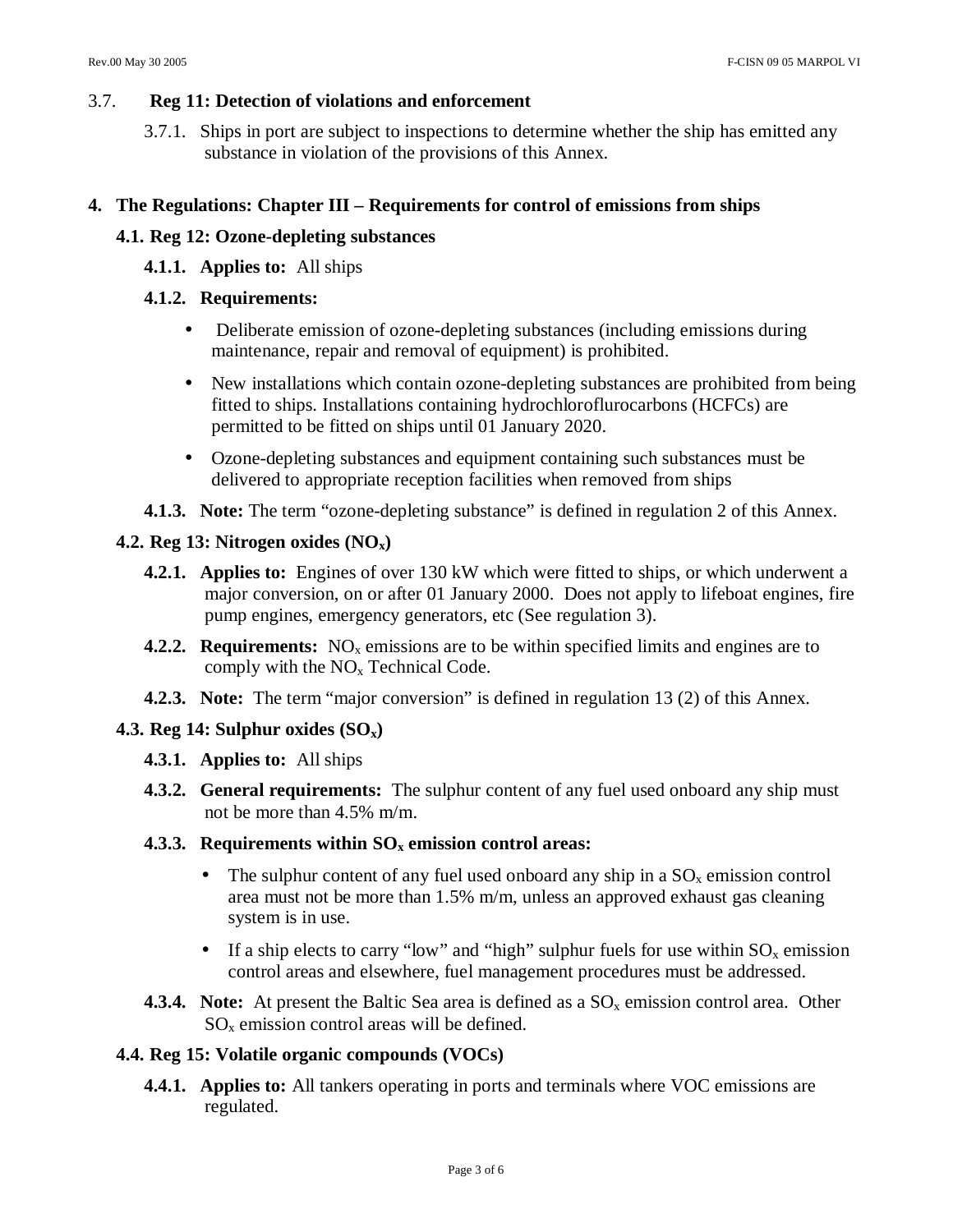**4.4.2. Requirements:** Tankers to which this regulation applies are to be provided with an approved vapour collection system complying with MSC/Circ.585. This regulation only applies to gas carriers when the type of loading and containment system allows for the safe retention of non-methane VOCs onboard, or their safe return ashore.

#### **4.5. Reg 16: Shipboard incineration**

**4.5.1. Applies to:** All ships

#### **4.5.2. Requirements:**

- Incinerators fitted to ships after 01 January 2000 must meet the requirements of appendix IV to this Annex.
- The shipboard incineration of certain substances is prohibited.
- All shipboard incineration must take place in a shipboard incinerator, with the exception of:
	- Sewage sludge
	- Sludge oil generated in the normal operation of the ship

which may be incinerated in main or auxiliary power plant or boilers.

- Shipboard incineration of PVC may only take place in IMO Type Approved incinerators.
- An operating manual for the incinerator must be provided.
- Incinerator operators shall be trained in their use.
- The temperature of the flue gas outlet is to be monitored at all times.
- **4.5.3.** Note: Although the incineration of "sewage sludge" and "sludge oil" is permitted in main and auxiliary power plants and boilers, there are restrictions on the locations where such incineration may take place.

#### **4.6. Reg 17: Reception facilities**

- **4.6.1. Applies to:** Port States serving ships to which this Annex applies.
- **4.6.2. Requirements:** To provide adequate reception facilities in accordance with this Annex.

#### **4.7. Reg 18: Fuel oil quality**

- **4.7.1. Applies to:** All ships subject to regulation 5 (> 400 GT)
- **4.7.2. Requirements:**
	- Fuel oil bunkers delivered to ships must be accompanied by a bunker delivery note in accordance with appendix V to this Annex.
	- Bunker delivery notes must be retained onboard and be readily available for inspection for a period of 3 years after the fuel has been delivered.
	- The bunker delivery note must be accompanied by a sealed representative sample of the fuel oil delivered.
	- The fuel oil sample is to be retained onboard until all delivered fuel is consumed, but in any case for a period of not less than 12 months from the time of delivery.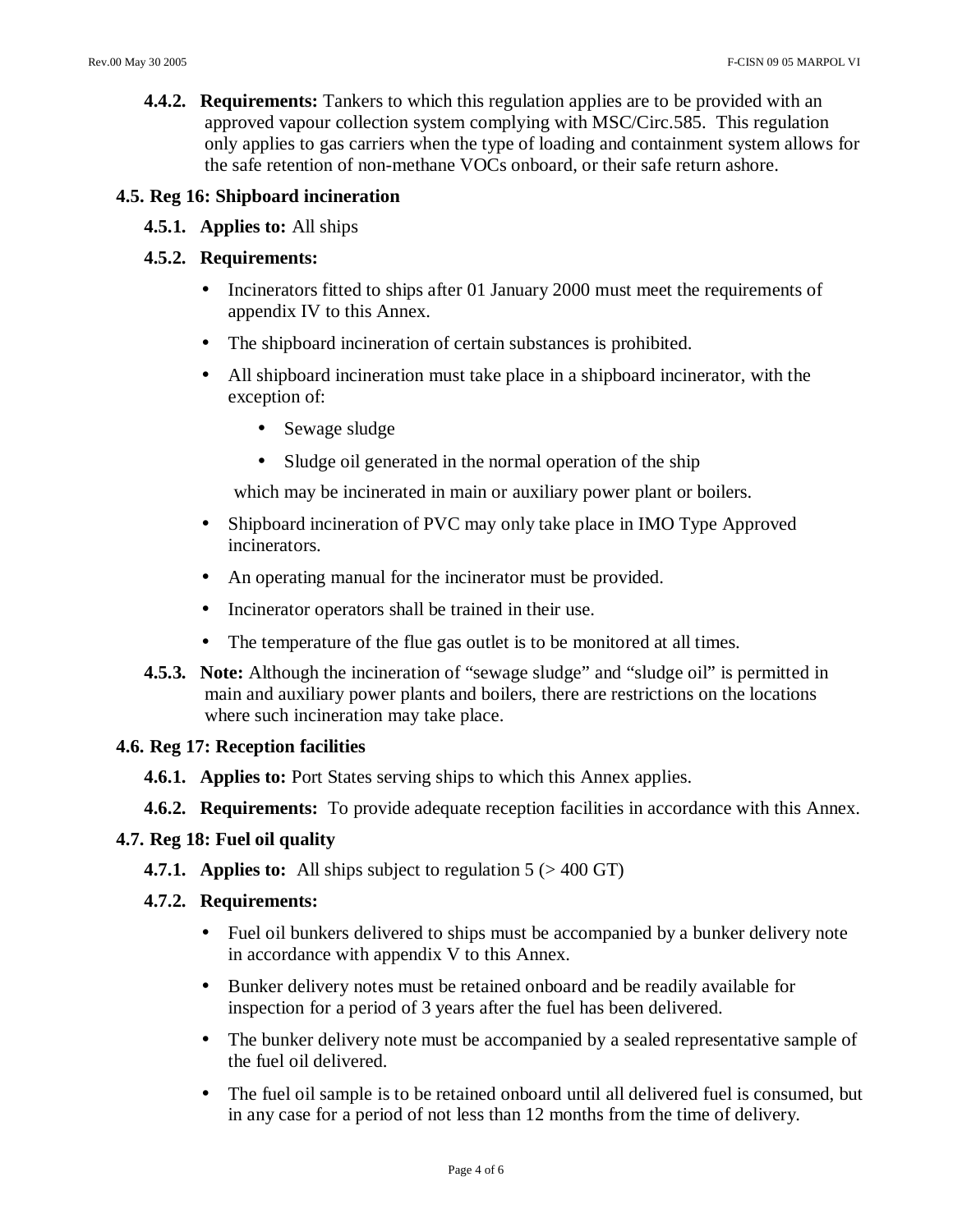**4.7.3. Note:** This regulation also includes requirements for bunker suppliers and Port States where bunkers are delivered to ships.

#### **4.8. Reg 19: Requirements for platforms and drilling rigs**

**4.8.1. Applies to:** Not applicable to Cayman Islands ships at this time.

#### 5. **Required Actions**

- 5.1. Persons with responsibilities relating to compliance matters on Cayman Islands ships are requested to ensure that such ships are in full compliance with the applicable regulations of Annex VI of MARPOL.
- 5.2. Masters should be aware that their ships are now subject to Port State control to verify compliance with the relevant regulations of Annex VI. This includes ships which are not yet required to hold a valid IAPP certificate.
- 5.3. Masters should also be aware that Port State officers have the right to investigate suspected emissions which may be in contravention of Annex VI.
- 5.4. ISM procedures for bunkering and fuel oil management should be updated to reflect the requirements for bunker delivery note and sample retention onboard.
- 5.5. Companies should closely monitor the creation of any new " $SO<sub>x</sub>$  emission control areas" and advise their ships accordingly. Currently the North Sea and English Channel are expected to become  $SO_x$  emission control areas in November 2006.
- 5.6. Ships carrying "low sulphur" fuels  $(>1.5\%$  m/m) specifically for use in SO<sub>x</sub> emission control areas should be aware of the change over and recording requirements contained in Annex VI, regulation 14 (6).